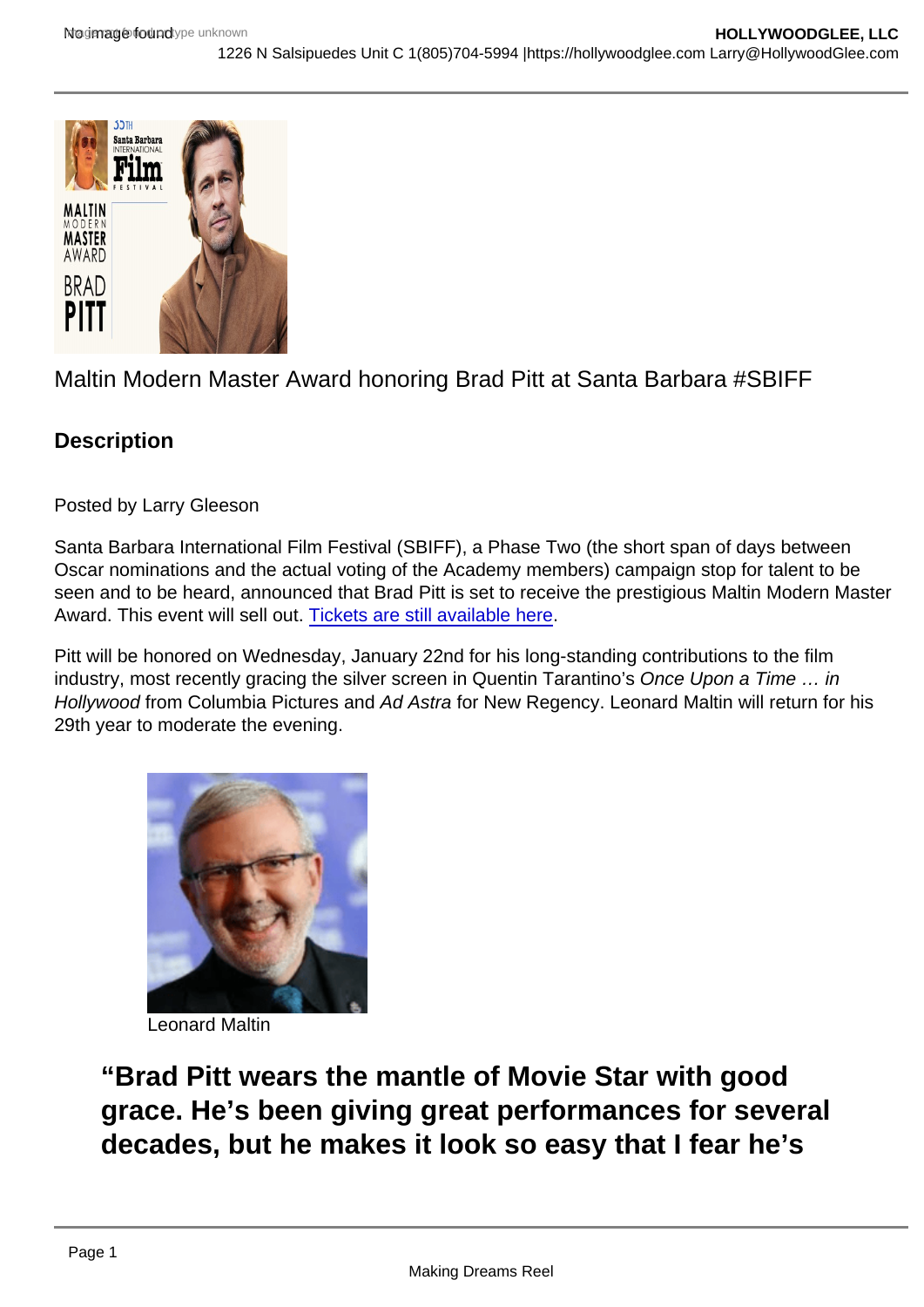## **been taken for granted. After the one-two punch of Ad Astra and Once Upon a Time…in Hollywood, this year he's an ideal choice to be presented the Maltin Modern Master Award," states Leonard Maltin.**

Quentin Tarantino's Once Upon a Time… in Hollywood visits 1969 Los Angeles, where everything is changing, as TV star Rick Dalton (Leonardo DiCaprio) and his longtime stunt double Cliff Booth (Brad Pitt) make their way around an industry they hardly recognize anymore. The ninth film from the writerdirector features a large ensemble cast and multiple storylines in a tribute to the final moments of Hollywood's golden age.

When a mysterious life-threatening event strikes Earth, astronaut Roy McBride (Pitt) goes on a dangerous mission across an unforgiving solar system to uncover the truth about his missing father (Tommy Lee Jones) and his doomed expedition that now, 30 years later, threatens the universe, in James Gray's Ad Astra.

The Modern Master Award was established in 1995 and is the highest accolade presented by SBIFF. Created to honor an individual who has enriched our culture through accomplishments in the motion picture industry, it was re-named the Maltin Modern Master Award in 2015 in honor of long-time SBIFF moderator and renowned film critic Leonard Maltin. Past recipients include Glenn Close, Denzel Washington, Michael Keaton, Bruce Dern, Ben Affleck, Christopher Plummer, Christopher Nolan, James Cameron, Clint Eastwood, Cate Blanchett, Will Smith, George Clooney and Peter Jackson.



(Source:SBIFF News Announcement)

## **Category**

- 1. #SBIFF
- 2. Maltin Award